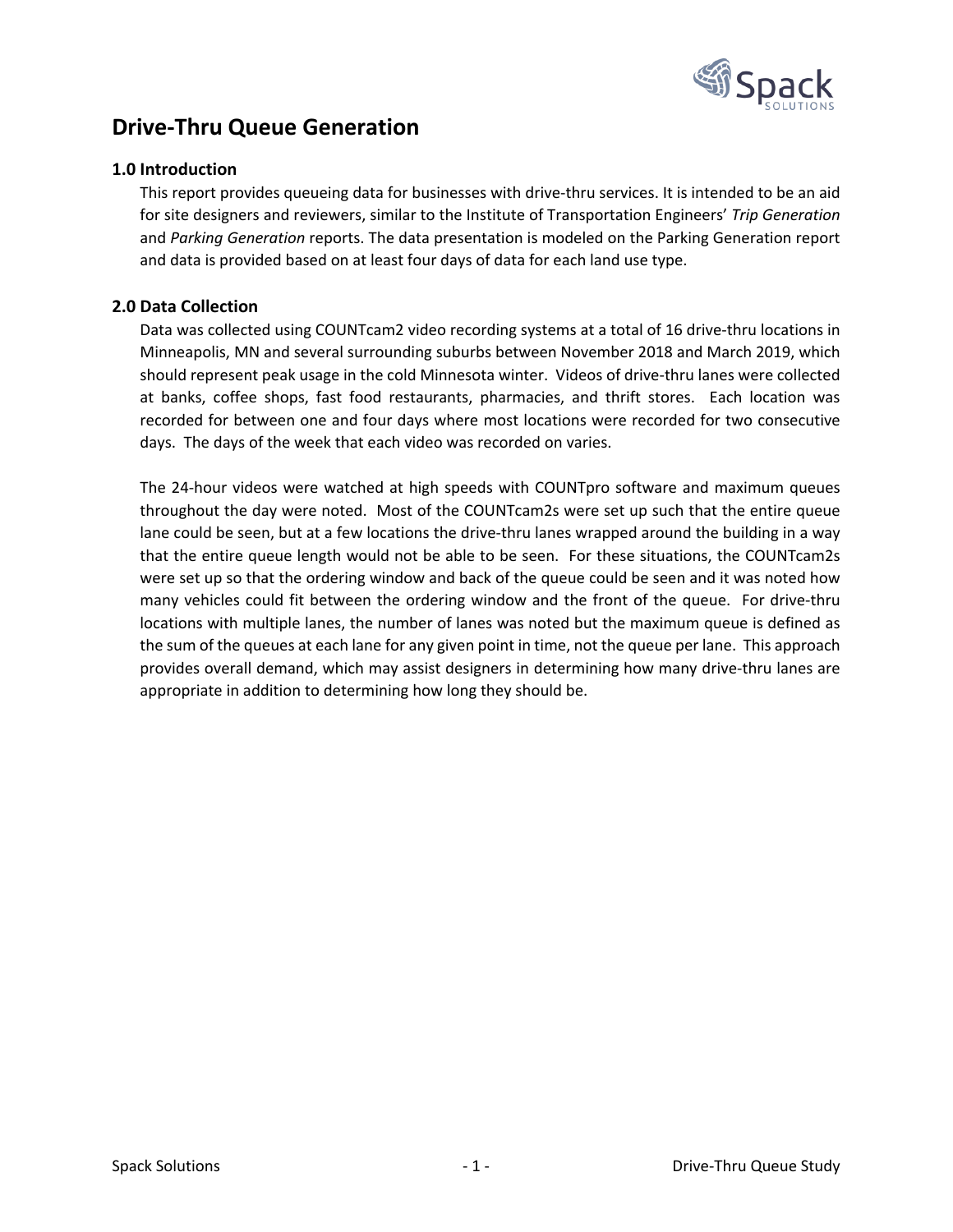

## **3.0 Data Analysis**

## **3.1 Banks**

Data collection was done at two banks with drive-thru in February 2019. Four days of data were collected. The banks were located in the cities of Brooklyn Center and Edina, MN.

Both of the locations had a lane with a drive-thru ATM and at least two other lanes. Though service times may differ for ATM lanes compared to the regular lanes, the maximum queues were counted together. This is because based upon what was observed, vehicles would occasionally switch the lane they were in. For example, a vehicle waiting in the ATM line with a queue of three vehicles may move over to a regular line with a queue of only one vehicle. Much of what can be done at the bank's drive-thru lane can also be accomplished at that bank's ATM and vice versa.

| <b>Number of Data Points</b>            | 4          |
|-----------------------------------------|------------|
| <b>Average Maximum Queue (Vehicles)</b> | 3.50       |
| <b>Standard Deviation (Vehicles)</b>    | 2.38       |
| <b>Coefficient of Variation</b>         | 68%        |
| <b>Range (Vehicles)</b>                 | $2$ to $7$ |
| 85 <sup>th</sup> Percentile (Vehicles)  | 7.00       |
| 33rd Percentile (Vehicles)              | 2.00       |
|                                         |            |

#### **Table 3.1 – Drive-Thru Bank Maximum Queue Statistics**





The number of available lanes at banks, not including the ATM lane, ranged from two to four lanes. Even though plenty of lanes were available, cars often stacked at the lane closest to the building, thus additional lanes may not result in shorter queues. With an 85<sup>th</sup> percentile maximum queue of seven vehicles, the data suggests that banks with drive-thru lanes should be able to accommodate 140 feet of vehicle stacking.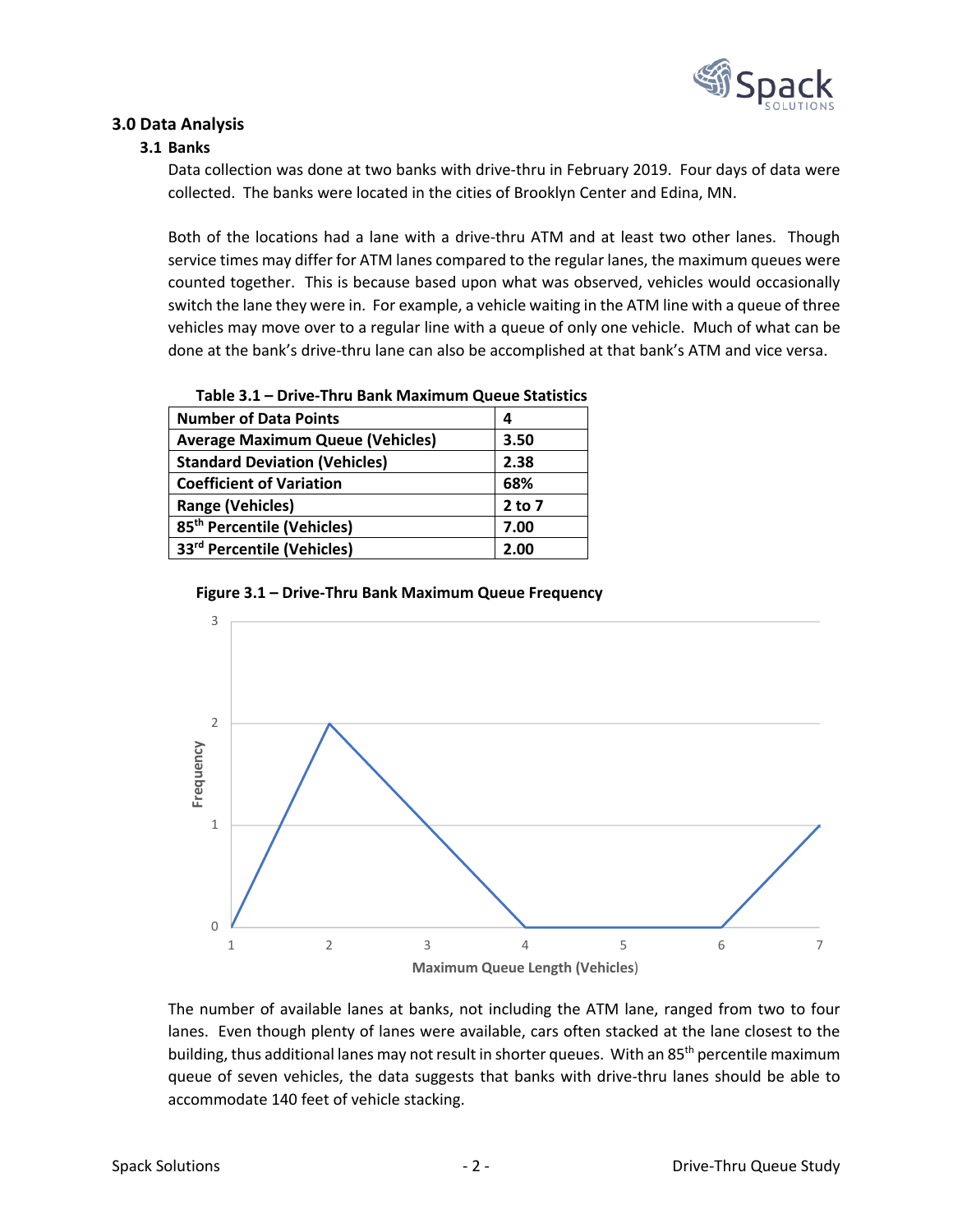

# **3.2 Coffee Shops˙**

Data collection was done at four coffee shops with drive-thru services between November 2018 and March 2019. Seven days of data were collected. The coffee shops were located in the cities of Bloomington, Edina, Richfield, and West St. Paul, MN. Vehicles being served at the drive-thru window were counted as being in the queue.

| <b>Number of Data Points</b>            |         |
|-----------------------------------------|---------|
| <b>Average Maximum Queue (Vehicles)</b> | 9.57    |
| <b>Standard Deviation (Vehicles)</b>    | 1.90    |
| <b>Coefficient of Variation</b>         | 20%     |
| <b>Range (Vehicles)</b>                 | 7 to 13 |
| 85 <sup>th</sup> Percentile (Vehicles)  | 12.40   |
| 33 <sup>rd</sup> Percentile (Vehicles)  | 8.64    |

## **Table 3.2 – Drive-Thru Coffee Shop Maximum Queue Statistics**

## **Figure 3.2 – Drive-Thru Coffee Shop Maximum Queue Frequency**



The maximum queues for coffee shops were concentrated between 7:00am and 10:00am. With an 85<sup>th</sup> percentile maximum queue of 12 vehicles, the data suggests that coffee shops with drivethru lanes should be able to accommodate at least 240 feet of vehicle stacking during morning hours.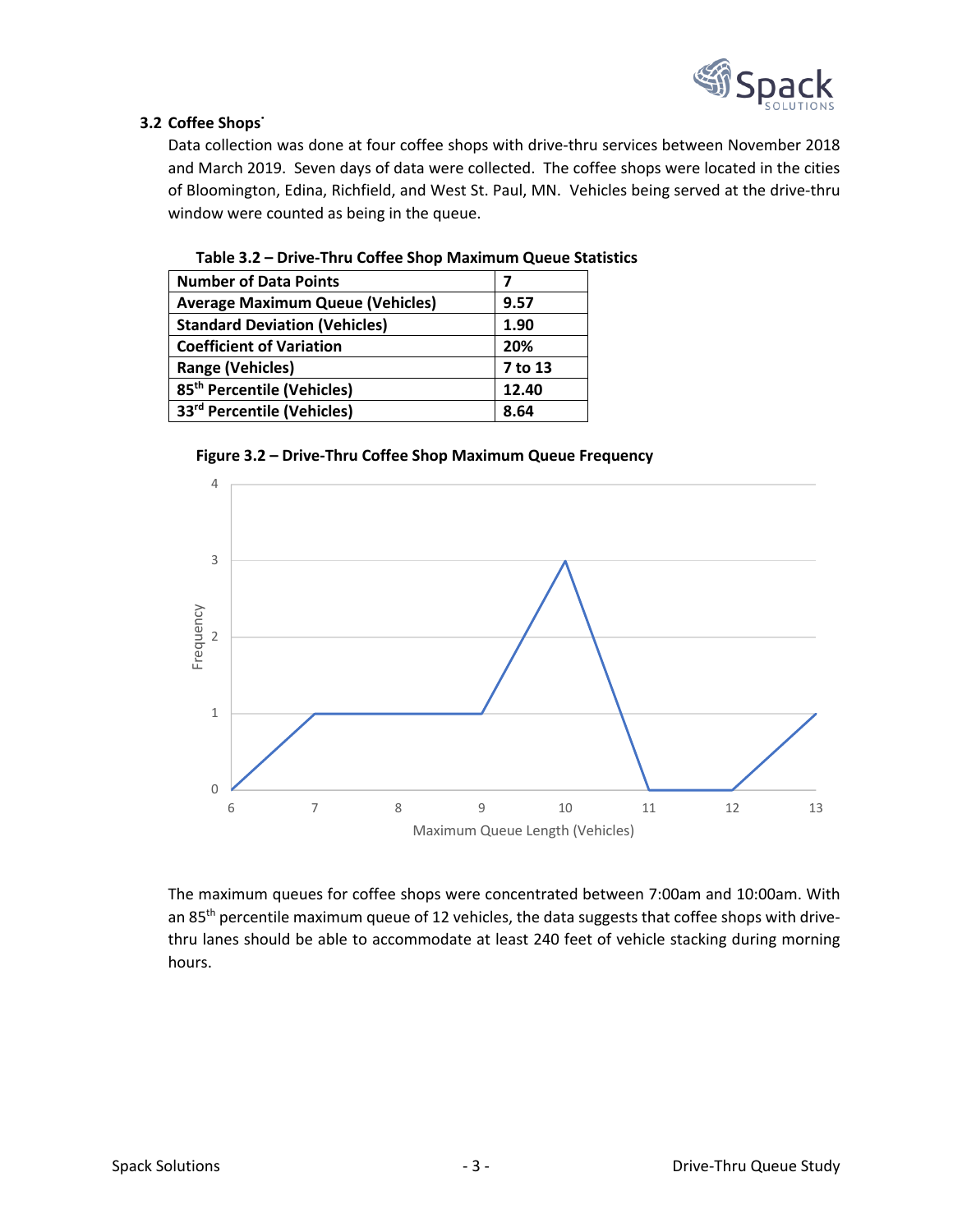

## **3.3 Fast Food Restaurants**

Data collection was done at four fast food restaurants with drive-thru services in November 2018 and January 2019. Six days of data were collected. The restaurants were located in the cities of Bloomington and St. Paul, MN. Vehicles being served at the drive-thru window were counted as being in the queue.

| <b>Number of Data Points</b>            | 6       |
|-----------------------------------------|---------|
| <b>Average Maximum Queue (Vehicles)</b> | 8.00    |
| <b>Standard Deviation (Vehicles)</b>    | 3.41    |
| <b>Coefficient of Variation</b>         | 43%     |
| <b>Range (Vehicles)</b>                 | 5 to 14 |
| 85 <sup>th</sup> Percentile (Vehicles)  | 13.80   |
| 33 <sup>rd</sup> Percentile (Vehicles)  | 6.00    |

#### **Table 3.3 – Drive-Thru Fast Food Restaurant Maximum Queue Statistics**

#### **Figure 3.3 - Drive-Thru Fast Food Restaurant Maximum Queue Frequency**



The maximum queues for fast food restaurants were spread throughout the afternoon from 12:00pm to 11:30pm. With an 85th percentile maximum queue of nearly 13 vehicles, the data suggests that fast food restaurants with drive-thru lanes should be able to accommodate 260 feet of vehicle stacking throughout the day.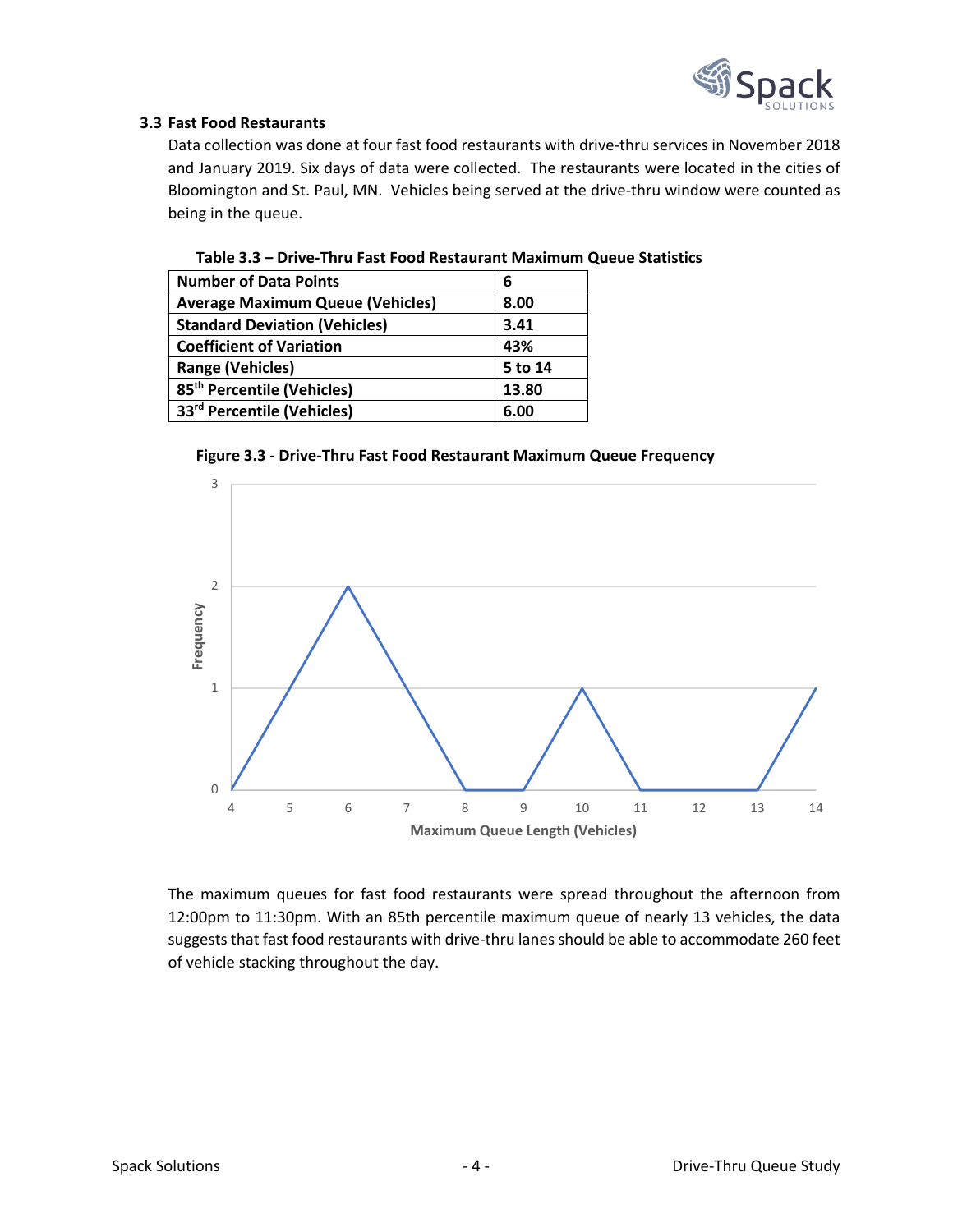

## **3.4 Pharmacies**

Data collection was done at four pharmacies with drive-thru services in January and February 2019. Eight days of data were collected. The pharmacies were located in the cities of Bloomington, Mendota Heights, St. Paul, and West St. Paul, MN. Vehicles being served at the drive-thru window were counted as being in the queue.

| <b>Number of Data Points</b>            | 8          |
|-----------------------------------------|------------|
| <b>Average Maximum Queue (Vehicles)</b> | 4.25       |
| <b>Standard Deviation (Vehicles)</b>    | 1.39       |
| <b>Coefficient of Variation</b>         | 33%        |
| <b>Range (Vehicles)</b>                 | $3$ to $6$ |
| 85 <sup>th</sup> Percentile (Vehicles)  | 6.00       |
| 33 <sup>rd</sup> Percentile (Vehicles)  | 3.97       |

#### **Table 3.4 – Drive-Thru Pharmacy Maximum Queue Statistics**

#### **Figure 3.4 – Drive-Thru Pharmacy Maximum Queue Frequency**



The maximum queues for pharmacies were spread throughout the day from 11:00am to 7:00pm. With an 85th percentile maximum queue of six vehicles, the data suggests that pharmacies with drive-thru lanes should be able to accommodate 120 feet of vehicle stacking throughout the day.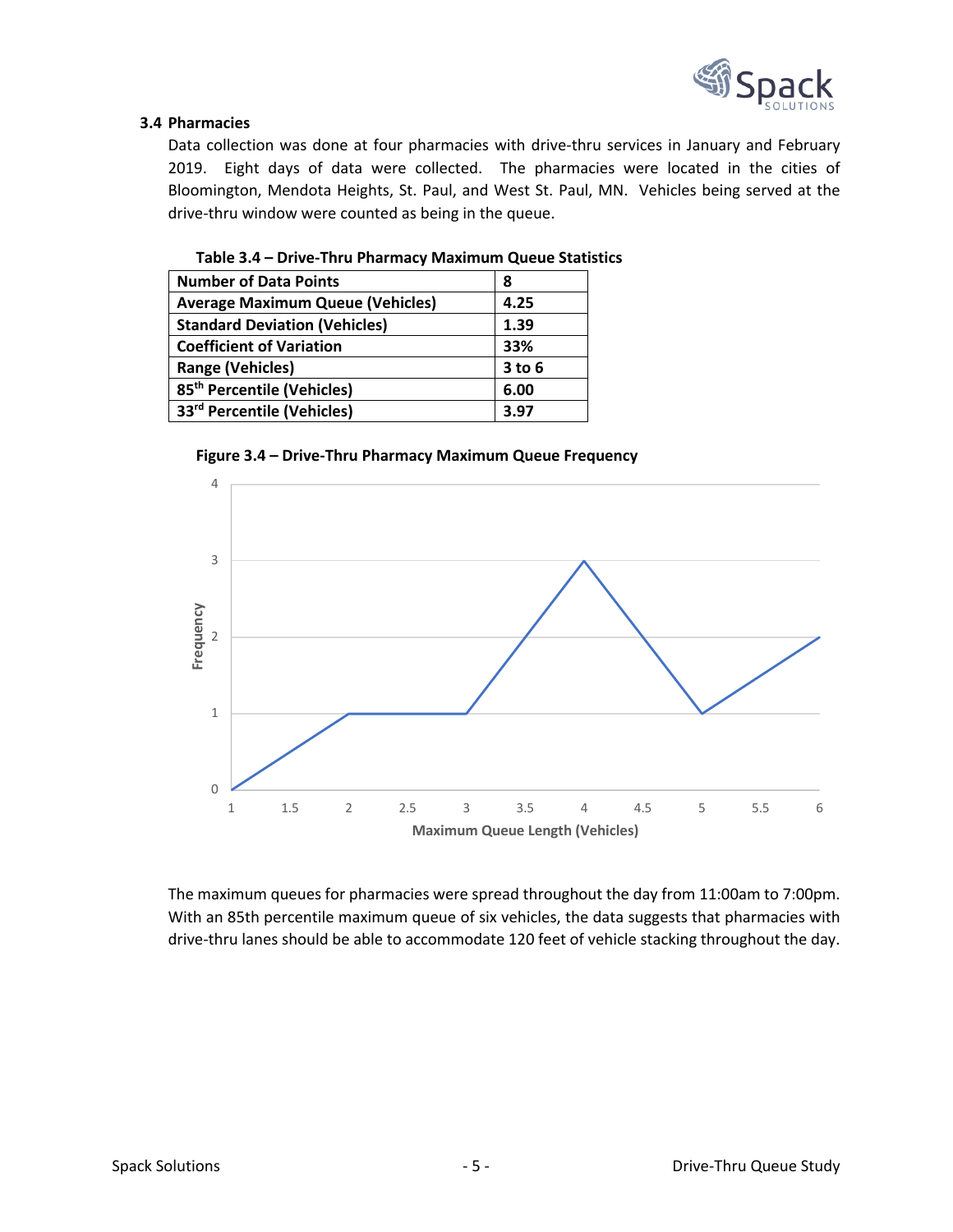

# **3.5 Thrift Stores**

Data collection was done at two thrift stores with drive-thru donation services in March 2019. Eight days of data were collected, which included Saturdays and Sundays. The thrift stores were located in the cities of Roseville and Woodbury, MN. Vehicles being served in the donation garage were counted as being in the queue.

| <b>Number of Data Points</b>            | 8      |
|-----------------------------------------|--------|
| <b>Average Maximum Queue (Vehicles)</b> | 6.38   |
| <b>Standard Deviation (Vehicles)</b>    | 2.00   |
| <b>Coefficient of Variation</b>         | 31%    |
| <b>Range (Vehicles)</b>                 | 4 to 9 |
| 85 <sup>th</sup> Percentile (Vehicles)  | 9.00   |
| 33rd Percentile (Vehicles)              | 4.97   |

# **Table 3.5 – Drive-Thru Thrift Store Maximum Queue Statistics**

#### **Figure 3.4 – Drive-Thru Thrift Store Maximum Queue Frequency**



The maximum queues for thrift store donations were spread throughout the day from 11:00am to 7:00pm. With an 85th percentile maximum queue of nine vehicles, the data suggests that thrift stores with drive-thru donation lanes should be able to accommodate 180 feet of vehicle stacking throughout the day. Data collected over the weekends typically showed a maximum queue of one vehicle greater than what occurred over the weekdays, however, the maximum queue did not increase by more than two vehicles between weekends and weekdays.